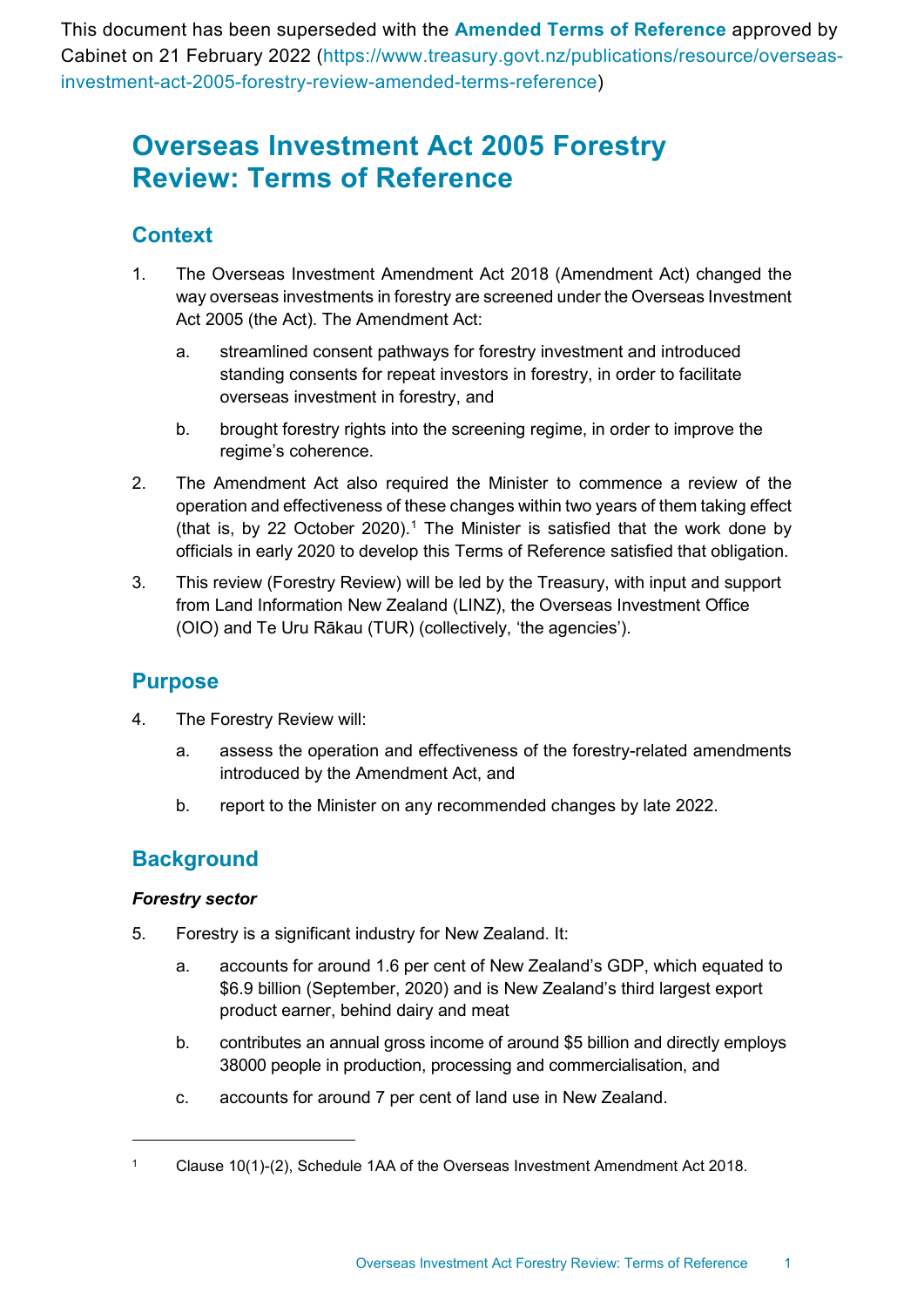- 6. A strong forestry industry contributes to many of the Government's priority areas, including enhancing regional development and employment, and mitigating climate change.
- 7. The forestry sector is heavily dependent on inward investment, with up to 70 per cent of forestry plantations being foreign-owned. This means rules for screening such investment have a particular impact on the sector.

#### *Amendment Act changes*

- 8. In 2018, the Government changed the way forestry investments are screened under the Overseas Investment Act (the Act). This was in recognition of the importance of inward investment to forestry and in support of the Government's broader forestry priorities (eg, the One Billion Trees Programme). The changes sought to:
	- a. facilitate overseas investment in forestry, by streamlining consent pathways for investments. This responded to concerns from domestic and international stakeholders that existing consent processes were timeconsuming, costly and, due to the nature of forestry, difficult to satisfy, and
	- b. improve the coherence of the screening regime, by ensuring all types of investments in forestry are screened.
- 9. There were four key elements of the changes.
	- a. *Introducing a 'special test relating to forestry activities' (known as the 'special forestry test'),* an alternative to the existing benefits test, which assesses an investment against a "checklist" of requirements and does not involve a 'counterfactual' analysis.
	- b. *Introducing a 'modified benefits test',* in which the investor uses a modified version of the existing benefits test that assesses the benefits of what a overseas investor proposes to do with the land against what the current owner would do if they continued to own the land.
	- c. *Introducing standing consents,* a form of pre-approval from the OIO which enables an investor to make multiple investments without having to seek consent each time. To receive a standing consent, an investor must demonstrate a strong track record of compliance with the Act or overseas legislation, amongst other things.
	- d. *Bringing large acquisitions of forestry rights and forestry-related profits-àprendre (right to take soil or produce off the land) into the Act's screening regime.* Such rights can grant a high degree of control over large parcels of New Zealand land for long periods of time, so their inclusion was considered appropriate to the Act's overarching focus on overseas ownership or control of sensitive New Zealand assets.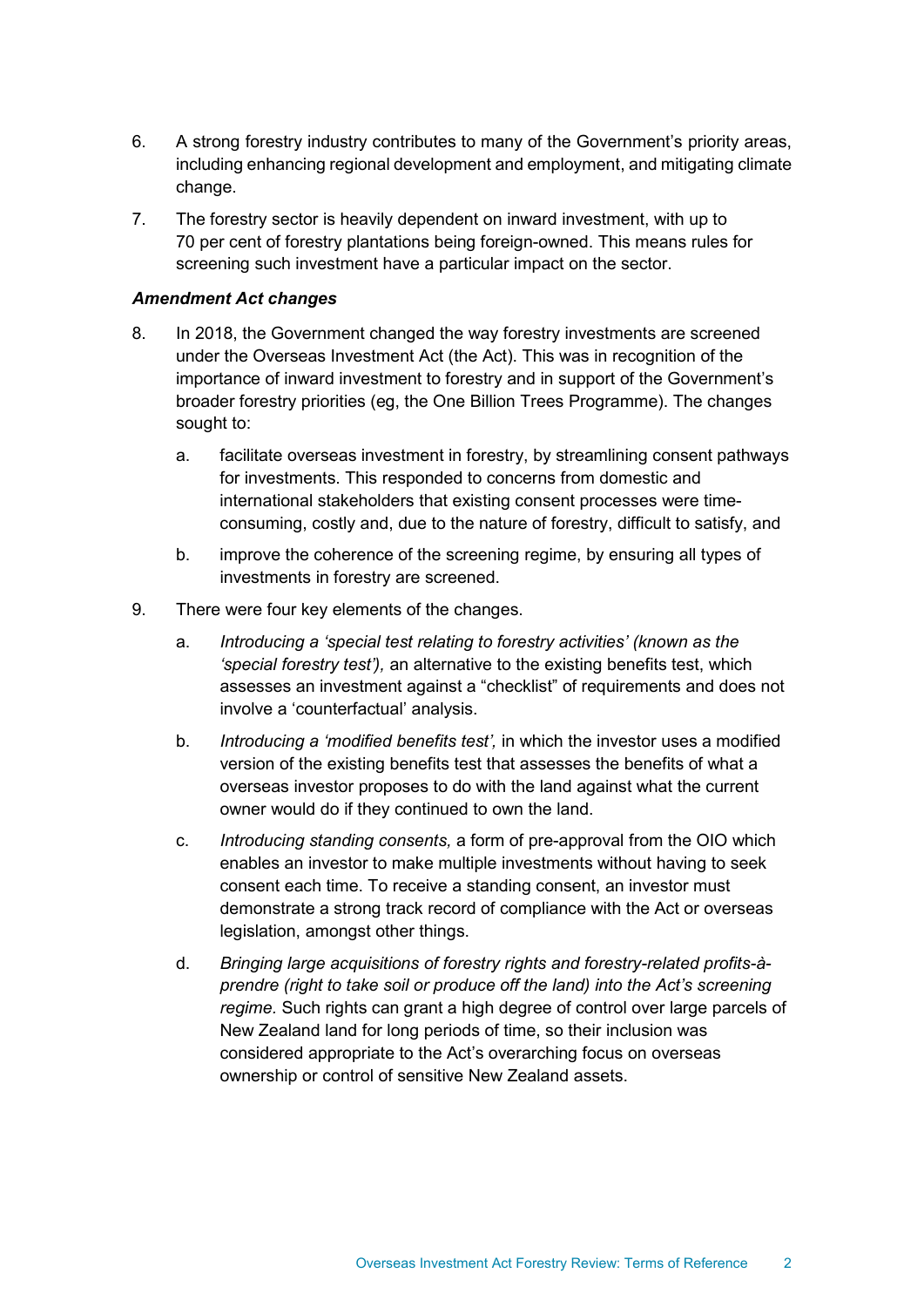#### *Statutory review*

- 10. Schedule 1AA, clause 10 of the Amendment Act provides for a mandatory review of the operation and effectiveness of these changes, given they represent significant innovations in the design and operation of the screening rules for overseas investment in forestry.
- 11. A two-year commencement period was selected to balance the desire to ensure the changes were reviewed quickly (given their significance) with the need to provide sufficient time for insights to be gained from the functioning and use of the new regime.

### **Scope**

#### *Operation of the forestry changes*

- 12. This part of the Forestry Review will consider:
	- a. the functioning of the new and amended consent pathways and standing consent criteria, taking into account the ease and volume of use of each pathway for applicants, their lawyers/advisors, and the OIO
	- b. the functioning of the forestry rights exemption provisions, and
	- c. any minor and/or technical amendments required to resolve unintended consequences associated with the implementation of the forestry-related amendments in the Phase One reform.[2](#page-2-0)

#### *Effectiveness of the forestry changes*

13. This part of the Forestry Review will consider whether the changes are achieving their original policy intent, and whether they are aligned with other Government objectives and work programmes.

### *Achieving original policy intent*

- 14. The Forestry Review will consider the extent to which the changes are achieving their original policy intent of:
	- a. facilitating overseas investment in forestry (which would be measured by any changes to the speed of processing applications, and to the volume, value and type of applications), and
	- b. improving the coherence of the overseas investment screening regime.

<span id="page-2-0"></span> $2^2$  The Phase One reform considered changes to the Act that were required to be enacted prior to the ratification of the Comprehensive and Progressive Agreement for Trans-Pacific Partnership (CPTPP). The Phase Two reform, which is currently being progressed, has considered a wider range of policy changes to the Act which were not constrained by CPTPP timing.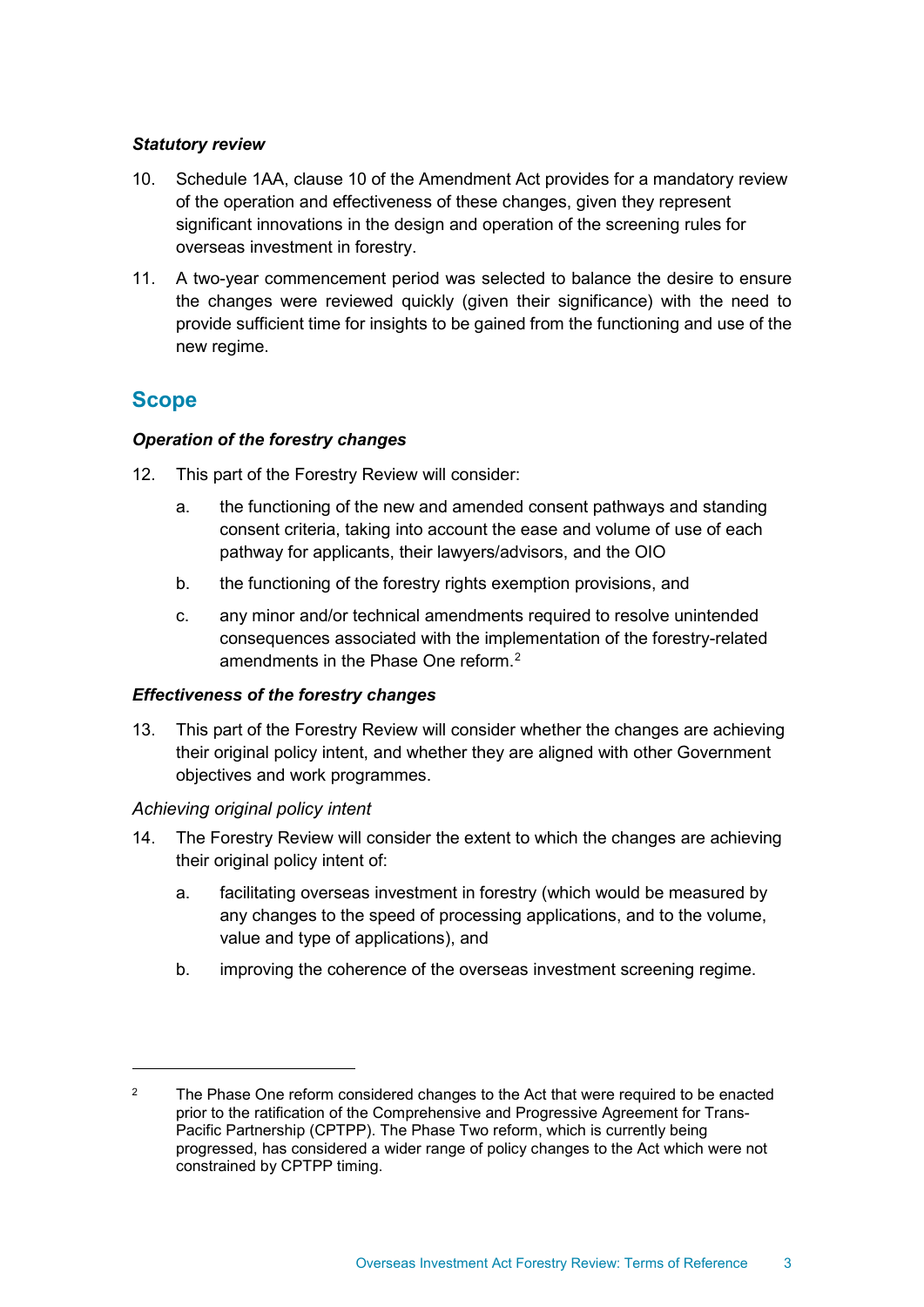- 15. In relation to the **special forestry test**, the Forestry Review will consider whether the mandatory "checklist-style" criteria are appropriate and achieve the right balance between being more permissive of overseas investment while retaining a sufficient level of regulatory discretion to impose conditions on consent.
- 16. In relation to the **modified benefits test**, the Forestry Review will consider whether the pathway remains fit for purpose in light of changes to the counterfactual assessment in the Act's general benefits test, agreed to as part of the Phase Two reform.
- 17. In relation to the **standing consent for repeat investors**, the Forestry Review will consider whether the pathway has reduced the regulatory burden on the OIO, and whether it is encouraging repeat investments.
- 18. In relation to the **introduction of forestry rights into the screening regime**, the Forestry Review will consider whether:
	- a. the screening thresholds are set at the appropriate level to achieve a balance between ensuring forestry investments benefit New Zealand while not disincentivising investment or increasing illiquidity, and
	- b. the screening of forestry rights is better supporting landowners to make decisions about land use based on the highest value use.

*Alignment with other Government objectives and work programmes*

- 19. The Forestry Review will consider the extent to which the changes are aligned with the Government's objectives for **domestic wood processing**.
- 20. It will also consider the outcomes of other relevant work programmes including:
	- a. work on addressing afforestation concerns, which is looking at options such as changing National Environmental Standards-Plantation Forestry (NES-PF) settings and resource management policy
	- b. the review of the Emissions Trading Scheme (ETS)
	- c. the emissions Reduction Plan (ERP)
	- d. the One Billion Trees Programme
	- e. reform of the resource management system
	- f. the development of an Industry Transformation Plan (ITP) for the forestry and wood processing sector, the establishment of a mandatory registration system for forestry advisers and log traders, and the development of a national Wood Legality Assurance system, and
	- g. *Te Mana o Te Taiao the Aotearoa New Zealand Biodiversity Strategy* (ANZBS) and the draft implementation plan.
- 21. The Forestry Review must report its findings on the above matters to the Minister by late 2022.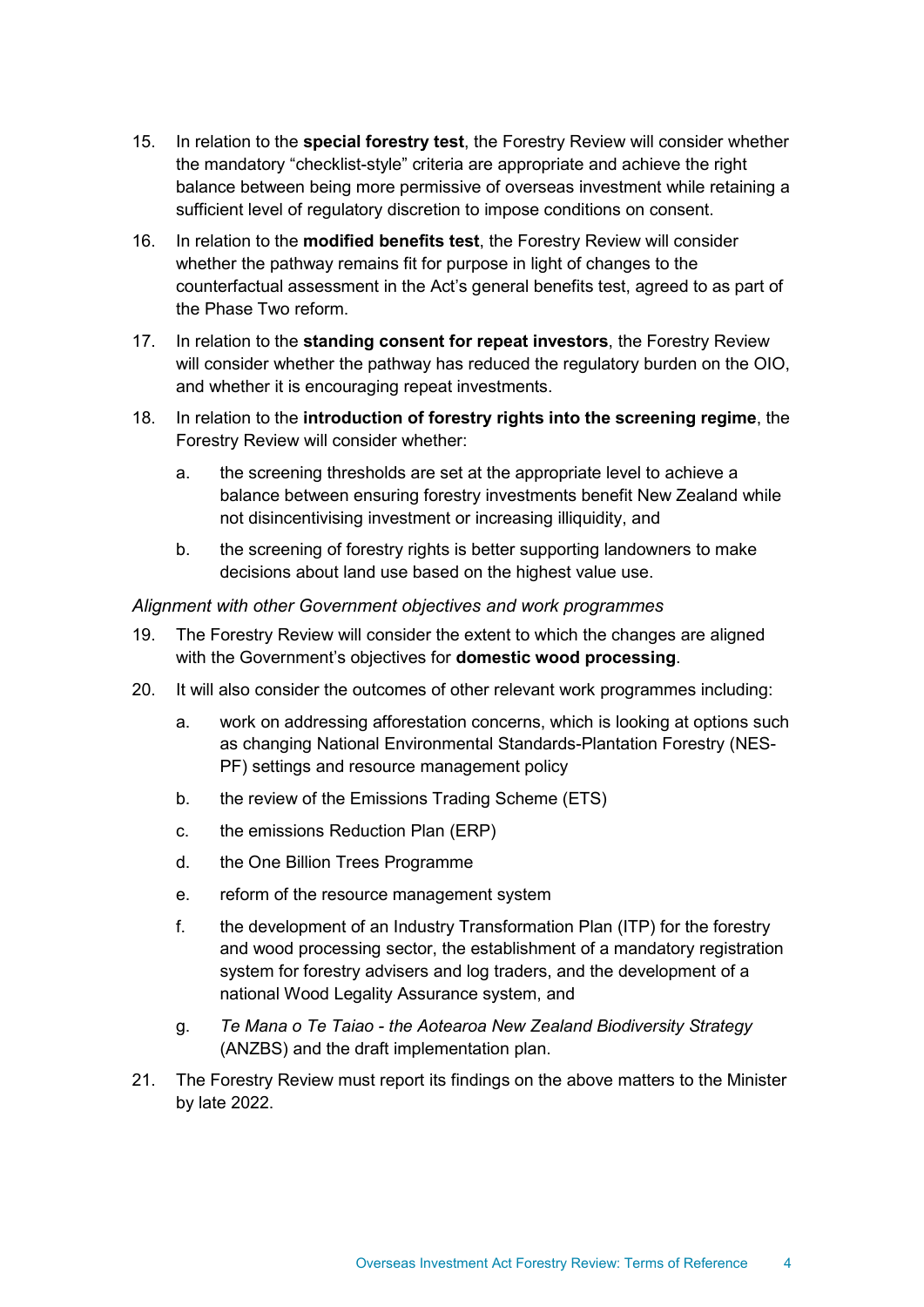# **Out of scope**

- 22. The Forestry Review must not inquire into, determine, or report on the original policy rationale and intent underpinning the changes (increasing overseas investment in forestry and improving the coherence of the screening regime). The place of the forestry industry within New Zealand's economy is being considered through other work across government.
- 23. The review will not consider whether carbon farming (permanent forestry) should be able to begin to use the special forestry test, nor will it inquire into the appropriateness of applications to convert farmland to forestry using that test, beyond reporting on the frequency with which those applications use the special forestry test consent pathway. Conversions of farmland to forestry are better considered as part of the work on addressing afforestation concerns referred to in paragraph 20a above.
- 24. The Forestry Review will not revisit non-forestry related substantive issues that arose with the passing of the Amendment Act, for example requiring purchases of residential land to be screened. Nor will it consider the addition of new categories of sensitive assets to the Act.

## **Constraints**

25. The Forestry Review will not result in the screening of investments that are not currently screened, and will only develop policies consistent with New Zealand's international obligations.

# **Process**

### *Roles and responsibilities*

- 26. The Treasury will lead the review, with input from and supported closely by LINZ, the OIO and TUR, who together hold the operational and technical expertise in overseas investment and forestry.
- 27. A cross-agency group involving senior representation from each of the agencies, as well as input from the Ministry for the Environment (MfE) and the Ministry of Foreign Affairs and Trade (MFAT), will provide governance for the Forestry Review. The Treasury will be responsible for coordinating the meetings of and generally servicing this group.

### *Consultation*

28. The agencies will work collaboratively with other interested agencies and external stakeholders as appropriate, including MfE, MFAT, the Department of Conservation (DOC), and the Department of Prime Minister and Cabinet.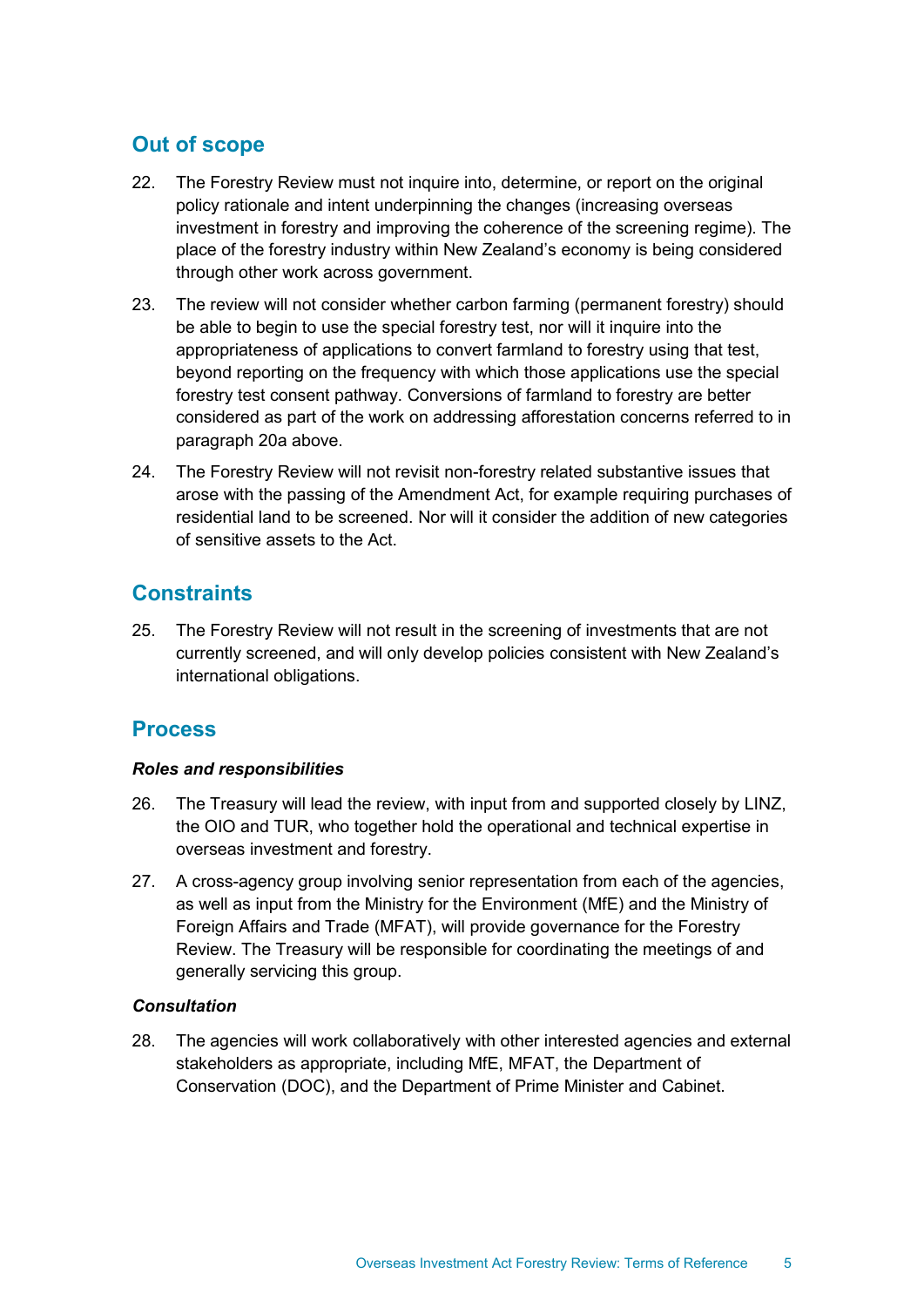- 29. In addition to consultation within government, the agencies will consult with users of the regime using existing networks where possible (such as the Reference Group on Overseas Investment Changes (Forestry), the Forestry Ministerial Advisory Group, and the OIO's Legal Reference Group). There will be two stages of consultation:
	- a. identification of and early, targeted engagement with key users of the regime and stakeholders (including industry groups, investors, lawyers/advisors, iwi and Māori, and interested agencies) on how the changes are functioning, and
	- b. broad agency and public engagement on proposed policy solutions following the release of a discussion document.

#### *Timeframes*

30. Early, targeted engagement with key users and stakeholders will take place mid-2021. Policy development and broader consultation on proposed policy options with stakeholders, wider agencies and the public will occur in late 2021. A report will be presented to the Minister in 2022, with a view to legislating any reforms by late 2022.

#### *Coordination and alignment*

- 31. Several other work programmes underway across government are relevant to the Forestry Review. These include:
	- a. **Work on addressing afforestation concerns**. This work is ongoing and officials will continue to advise Minister on how to achieve their objectives, particularly in light of the release of the Climate Change Commission's draft report.
	- b. **The review of the Emissions Trading Scheme**, led by MfE and MPI, concluded in June 2020 with the passing of the Climate Change Response (Emissions Trading Reform) Amendment Act 2020 (ETR Act). The review resulted in a provisional emissions budget for the period 2021-2025 and changes to ETS settings including unit supply and price controls. Now in an implementation phase, with most amendments to improve the forestry aspects of the ETS due to come into effect in 2023. The Government's decision not to extend averaging accounting to post-1989 forests already registered in the NZ ETS will be revisited in the second-half of 2021.
	- c. The first **Emissions Reduction Plan (ERP).** The ERP will describe how we are going to meet emissions budgets and make progress towards meeting our 2050 target. This work will is coordinated by MfE and involves a range of agencies. The ERP will include sector-specific policies for the role of forestry in meeting climate change targets.